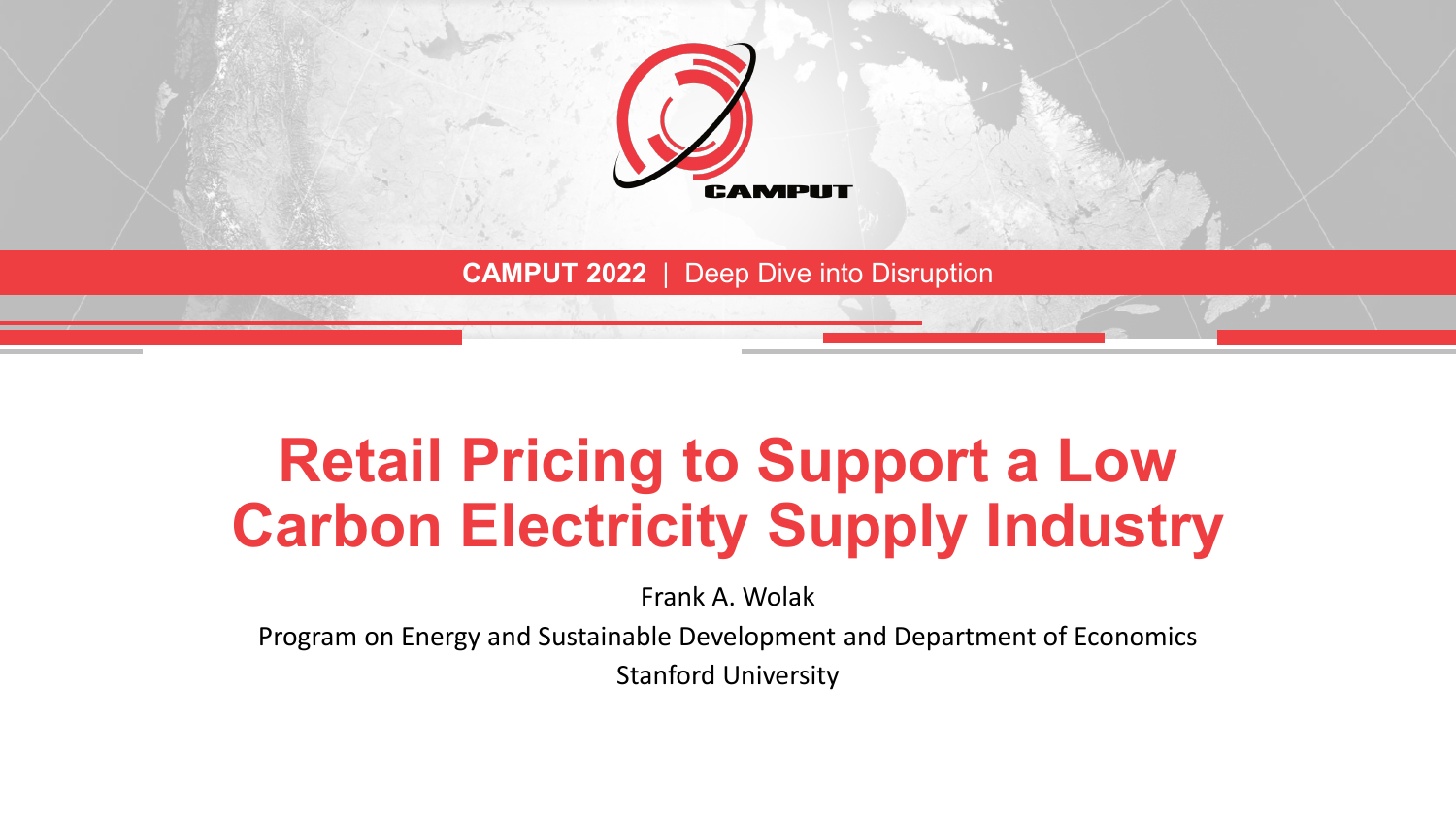## Transition to a Low Carbon Energy Sector

- Increase amount of intermittent renewables in electricity supply industry
	- Primarily through wind and solar resources
	- Batteries and other technologies to shift energy use in time
- Electrify transportation and space heating sectors
	- Reduce fossil fuel consumption in transportation
	- Reduce fossil fuel in space heating
- Efficient pricing of retail electricity is a key driver of this energy transition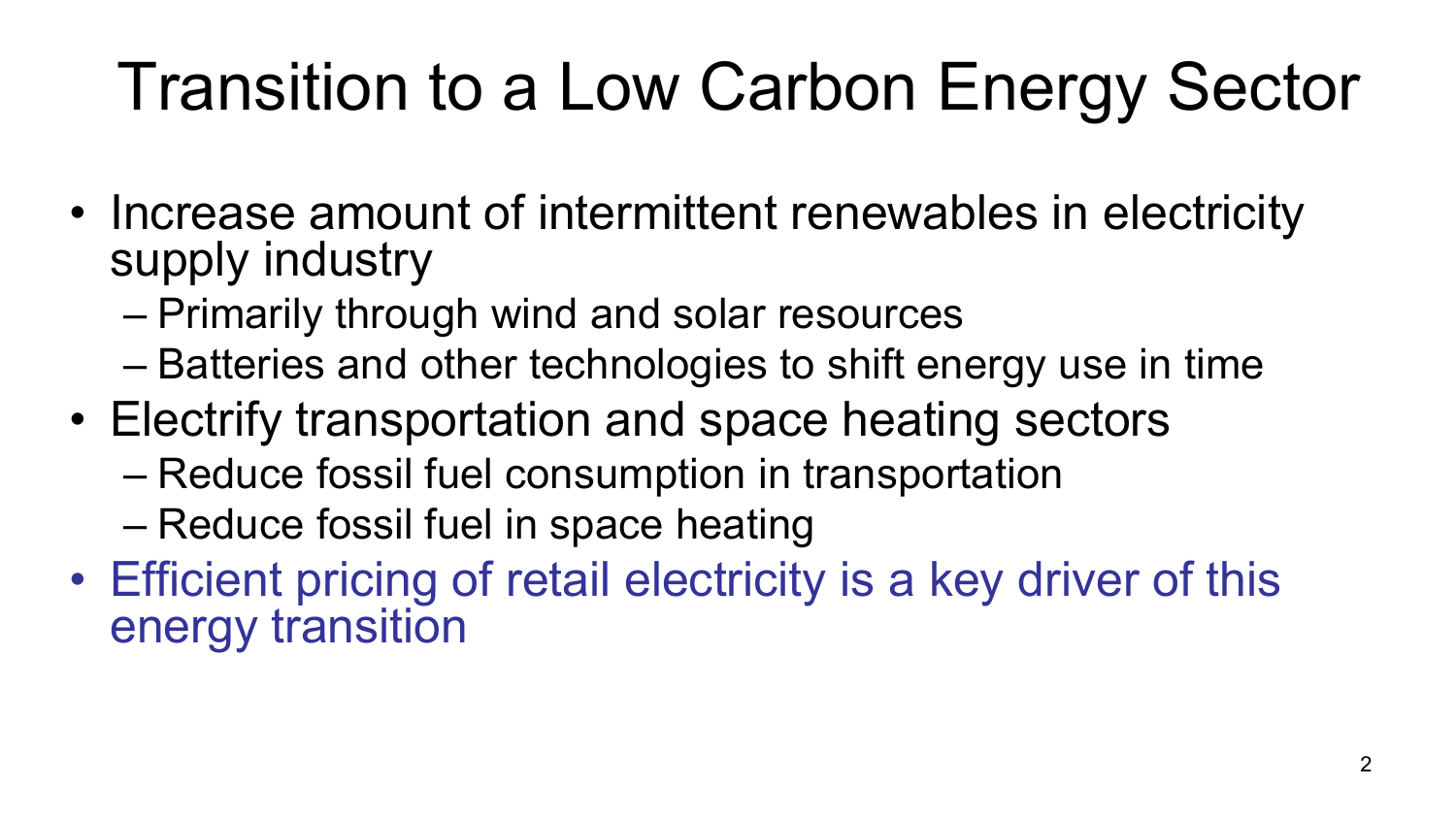### The Marketing Challenge of Efficient Retail Pricing

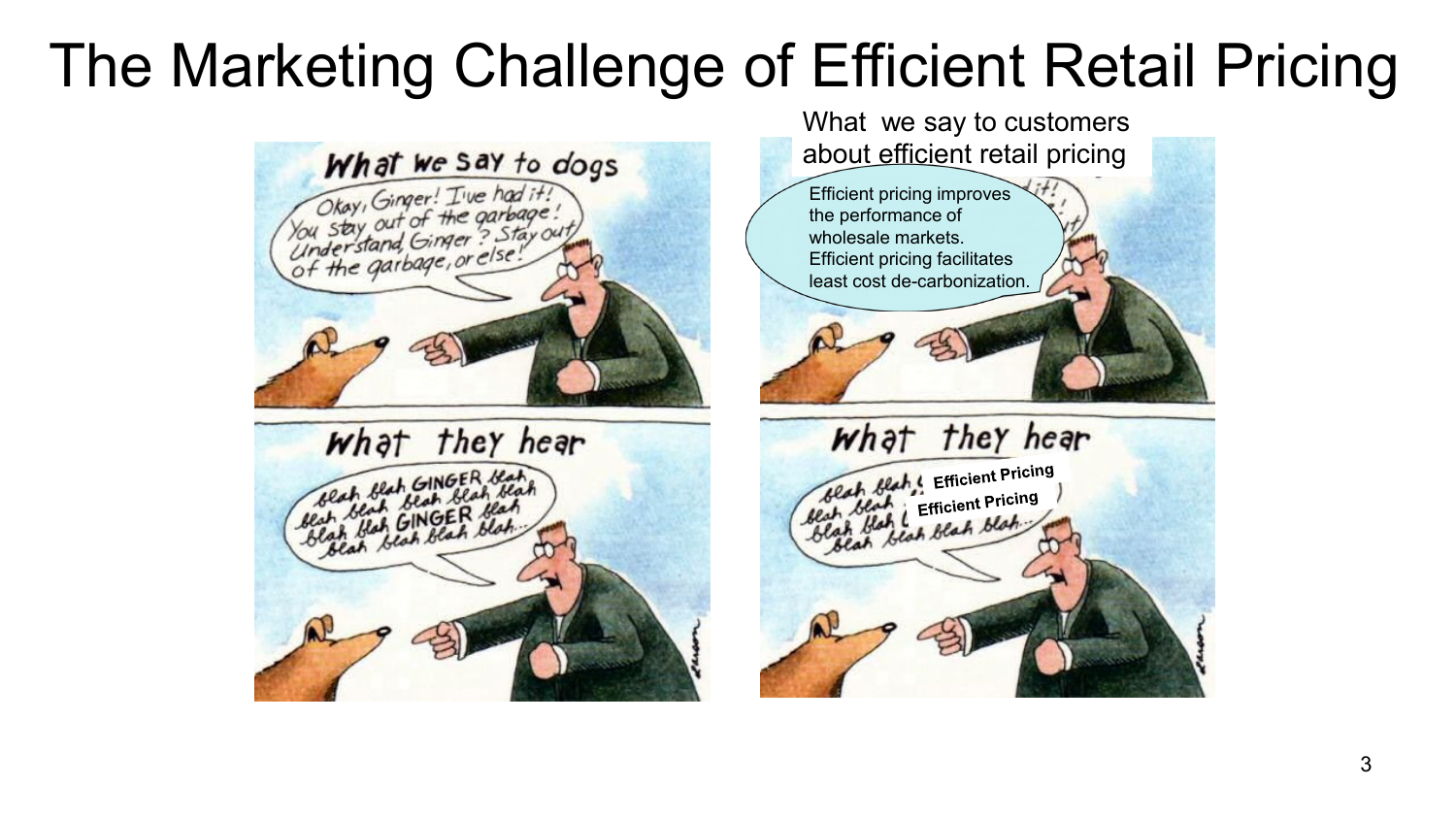## The Challenge of Electrifying Transportation and Space Heating

- Customers more likely to switch to electric vehicles (EVs) if they are cheaper relative to internal combustion (ICE) vehicles
	- Similar logic applies electric versus natural gas or fuel oil space heating
- Average cost-based retail pricing of electricity dulls incentive for adoption of EVs and electric space heating
	- Wholesale energy cost and cost of transmission and distribution grids and other sunk costs recovered from cents/KWh price of electricity
- Current average residential price in California is ~23 cents/KWh
	- Highest marginal price in Pacific Gas & Electric territory is 42 cents/KWh
	- Annual average marginal cost of energy (wholesale electricity price plus marginal losses) in California in 2021 was ~5 cents per KWh
- Conclusion: Marginal cost-based pricing of electricity supports energy transition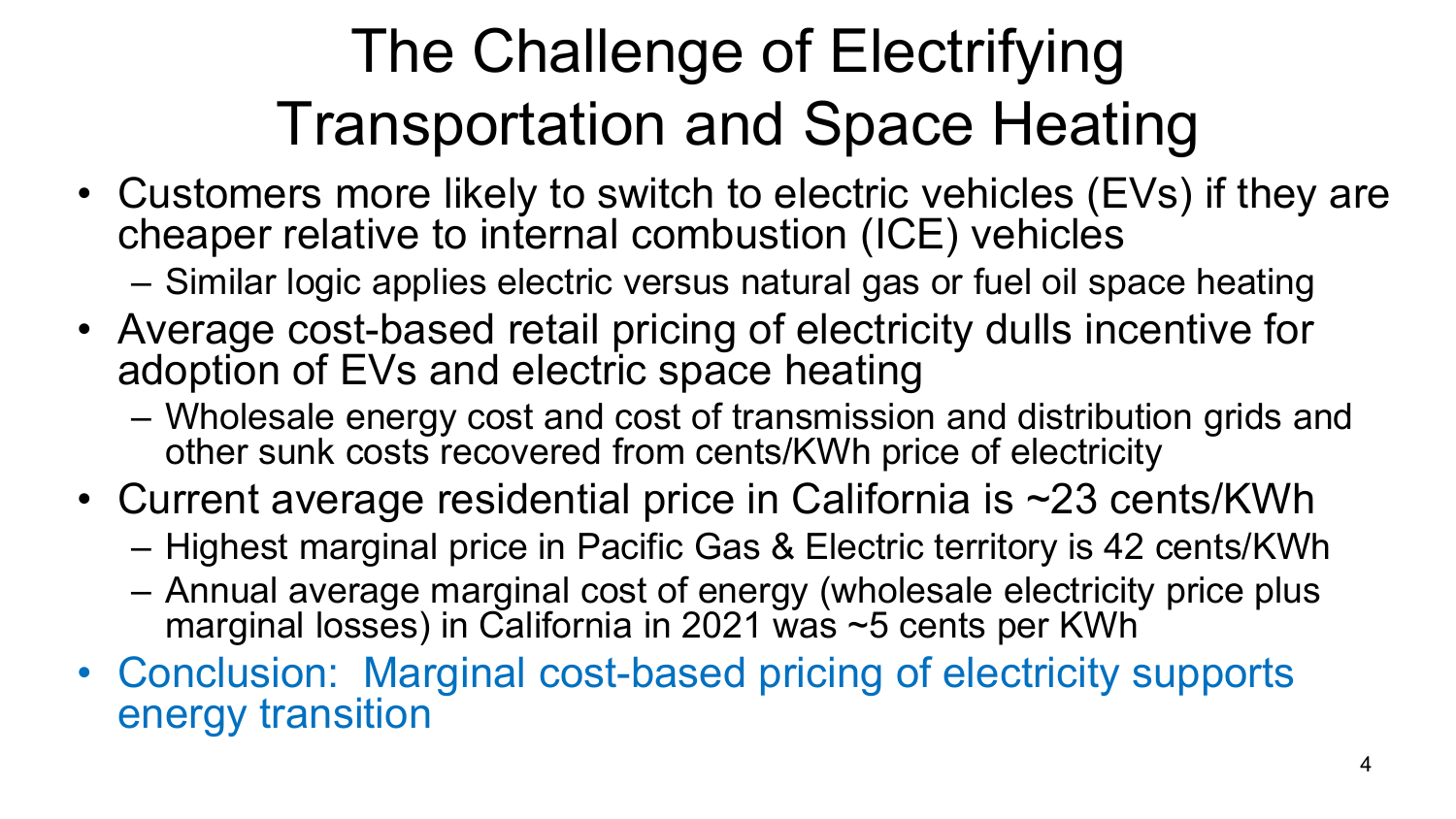## The Challenge of Electrifying Transportation and Space Heating

- Marginal cost-based pricing of electricity supports adoption of EVs and electric space heating
- Must recover fixed cost of transmission and distribution network and other sunk costs from monthly fixed charge
	- Outstanding question is how to allocate these fixed costs across customers
	- Same charge for all customers adversely impacts low-income customers
- Wolak (2018) "Evidence from California on the Economic Impact of Inefficient Distribution Network Pricing" proposes a methodology for setting customer- level fixed costs
- McRae and Wolak (2021) "Retail Pricing in Colombia to Support the Efficient Deployment of Distributed Generation and Electric Stoves," implements methodology for Colombia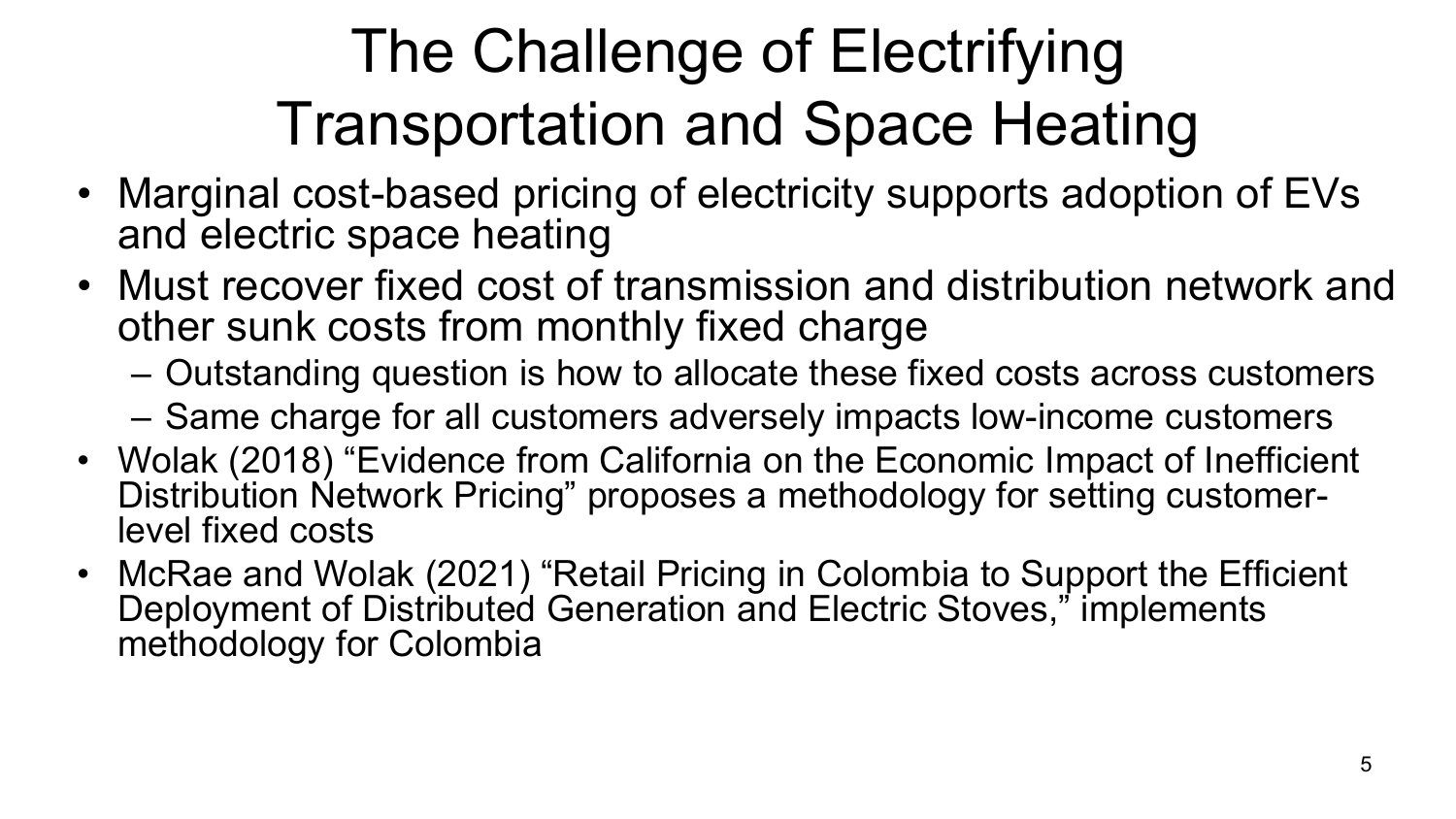#### The Challenge of Significant Intermittent Renewables

- Reliable grid operation requires supply to equal demand at every instant in time and all locations in transmission network
	- Dispatchable generation units increase and decrease output to balance supply and demand
	- A larger share of renewable resources reduces the amount of dispatchable generation units in electricity supply industry
- Conclusion--Demand must become more responsive to real-time system conditions in order for reliable grid operation with a larger share of intermittent renewables
- Dynamic retail prices provide economic incentive for demand to be flexible
	- Higher prices in certain hours provides incentive for customers to shift consumption away from these hours and into lower-priced hours
	- Provides revenue stream to finance investments in load shifting technologies
		- Storage devices
		- Automated load-shifting technologies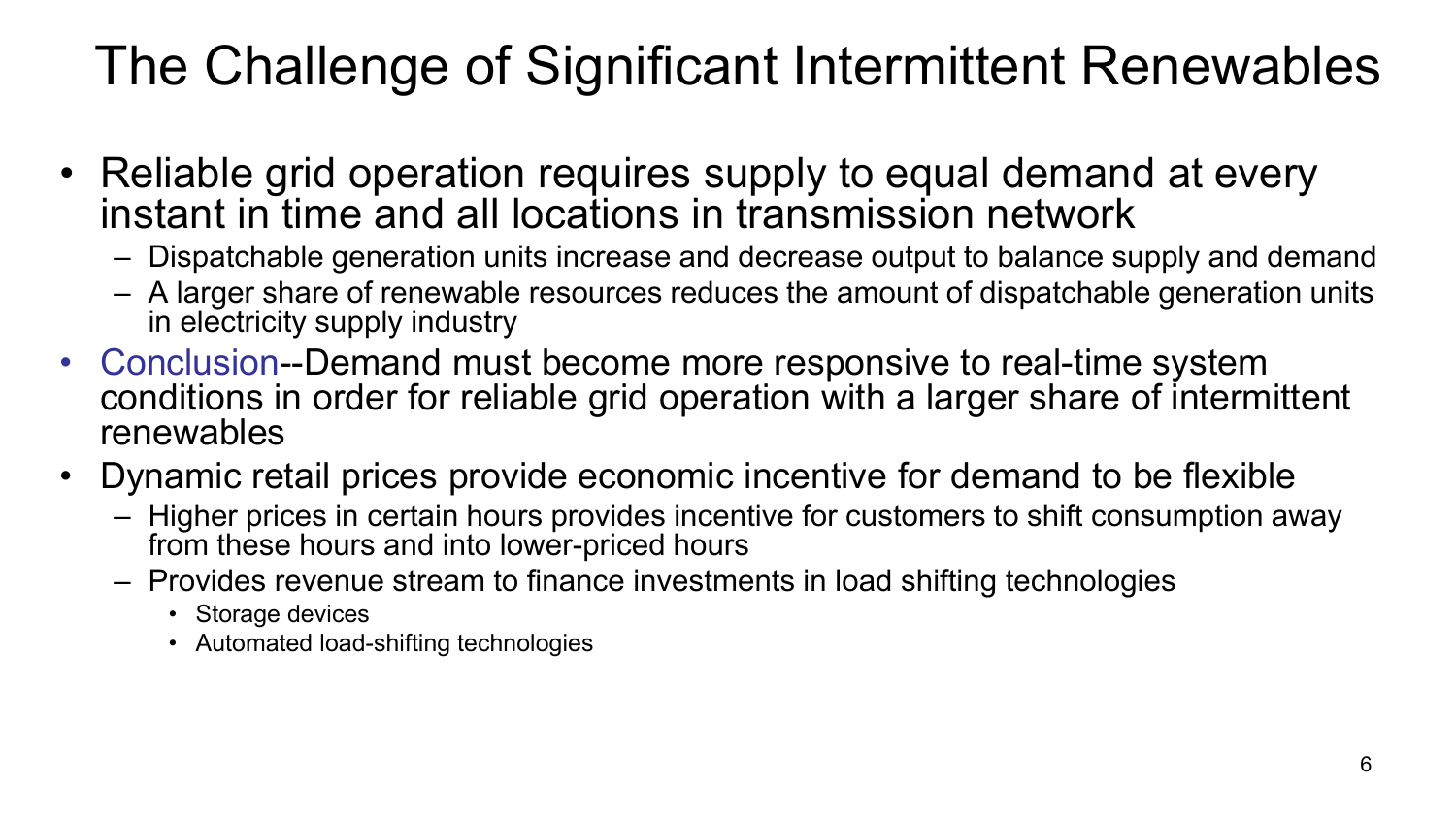# Dynamic Pricing and Bill Volatility

- Exposing customers to retail prices that vary with real-time system conditions (dynamic prices) can expose customers to significant bill volatility
	- Griddy customers in Texas during February of 2021
- How to capture benefits of dynamic retail prices without exposing customers to significant bill volatility
- Allow customers to purchase fixed load shape for fixed cost
	- Consumption above fixed load shape pays hourly marginal cost of grid supplied electricity for difference
	- Consumption below fixed load shape sells energy at hourly marginal cost of grid supplied electricity for difference
- Limits bill volatility but provides strong incentive for investments in storage and load flexibility technologies
	- For more details see Chapter 7 of Wolak. F.A. and Hardman, I. (2021) *The Future of Electricity Retailing and How We Get There*, Springer Publishing.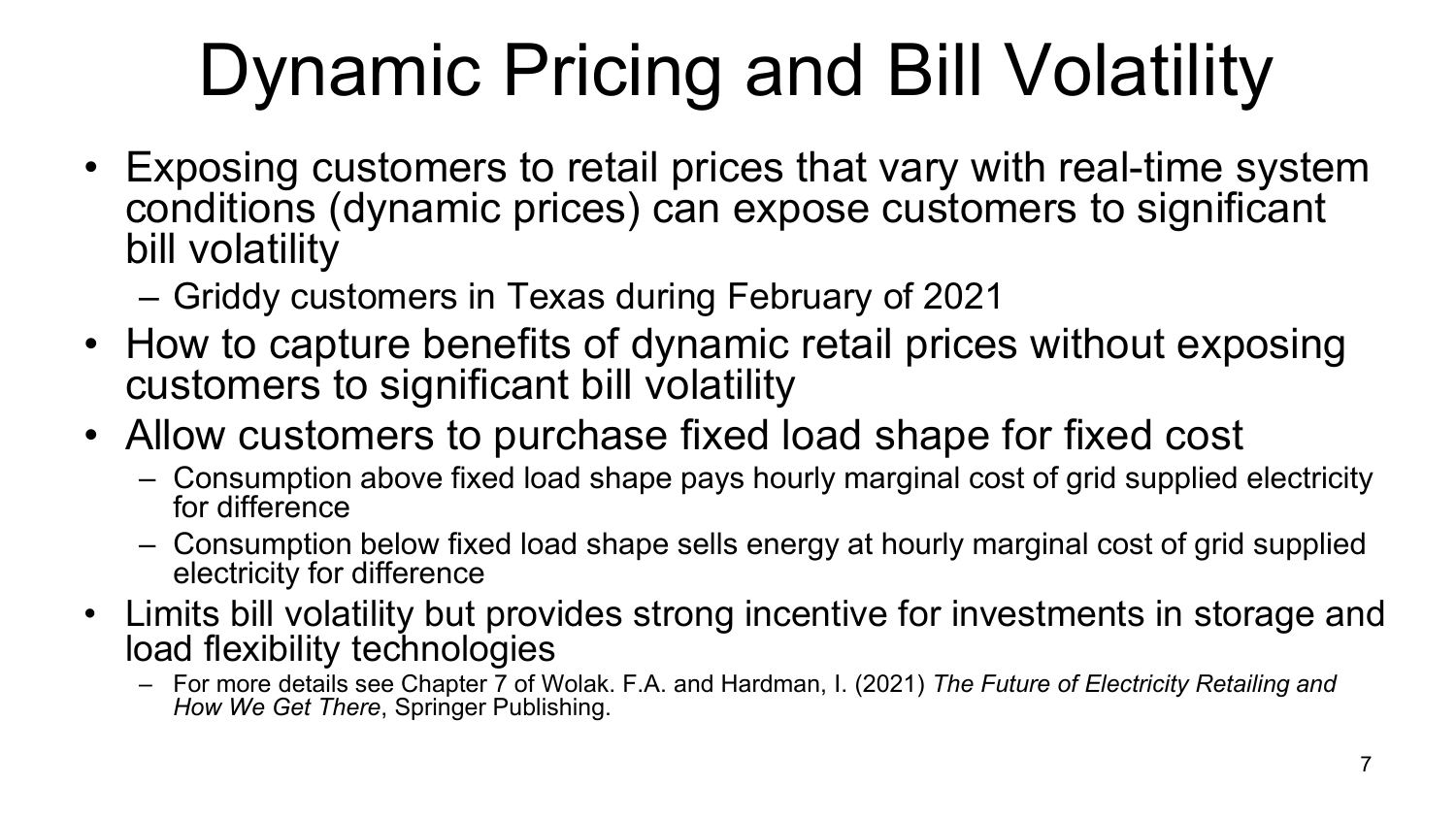# Dynamic Pricing and Bill Volatility

- Retail customer with interval meter purchases analogue to cellular telephone "calling plan" for electricity consumption
	- Fixed-price contract for fixed quantity of energy delivered according to a fixed load shape
	- For example
		- 7x24 for 1.5 KWh at 4 cent/KWh
		- 6x16 for 0.5 KWh at 7 cents/KWh
		- 5x4 for 0.5 KWh at 10 cents/KWh
- This yields a fixed load shape that approximates customer's actual consumption for 4.66 cents/KWh
	- Customer only exposed to real-time price for deviations from this load shape, upward and downward
- Exposes customer to real-time price for "marginal" consumption, but protects customer from bill volatility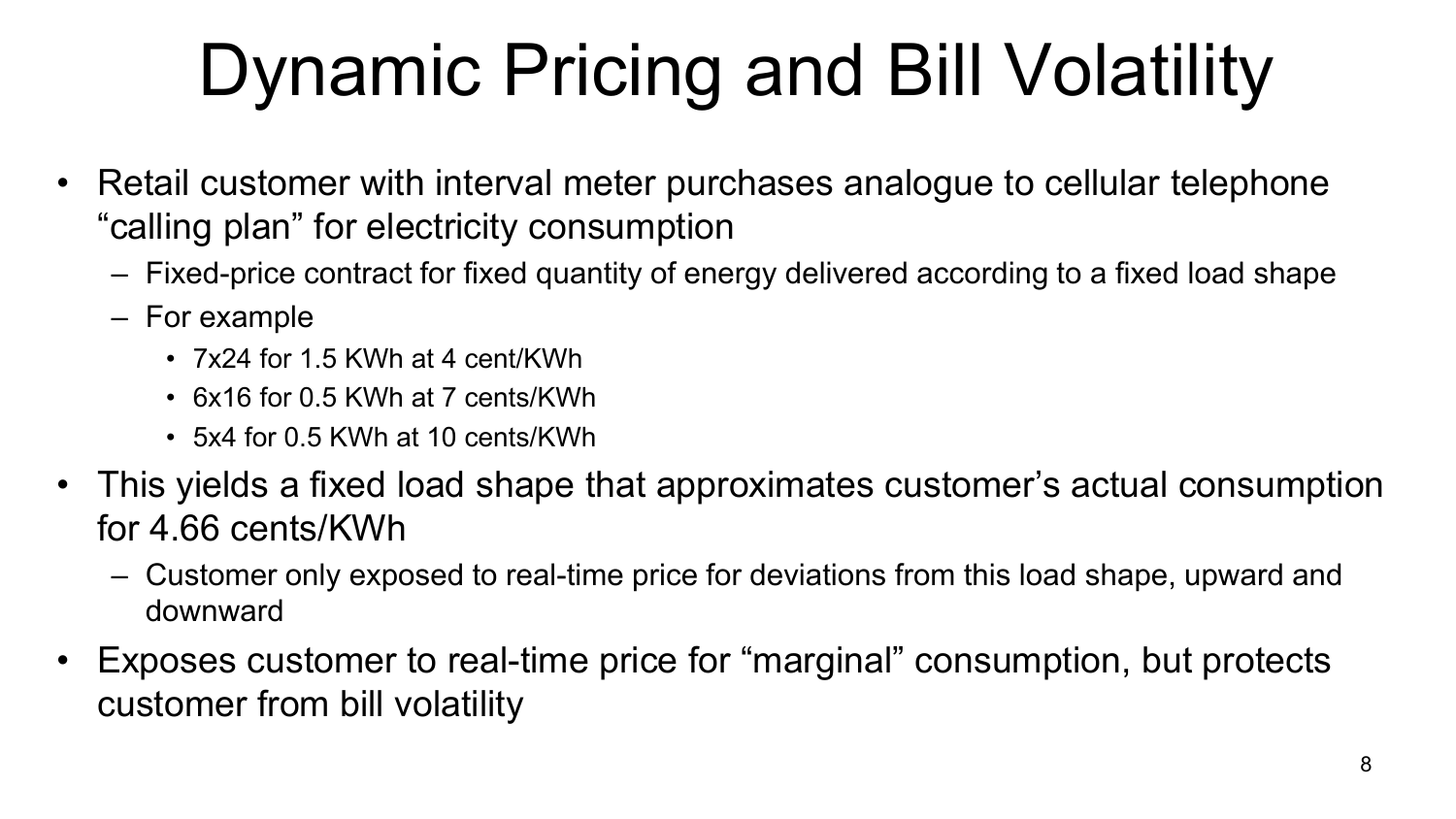#### Load Profile: Purchased and Consumed



#### Weekly Consumption Monday to Sunday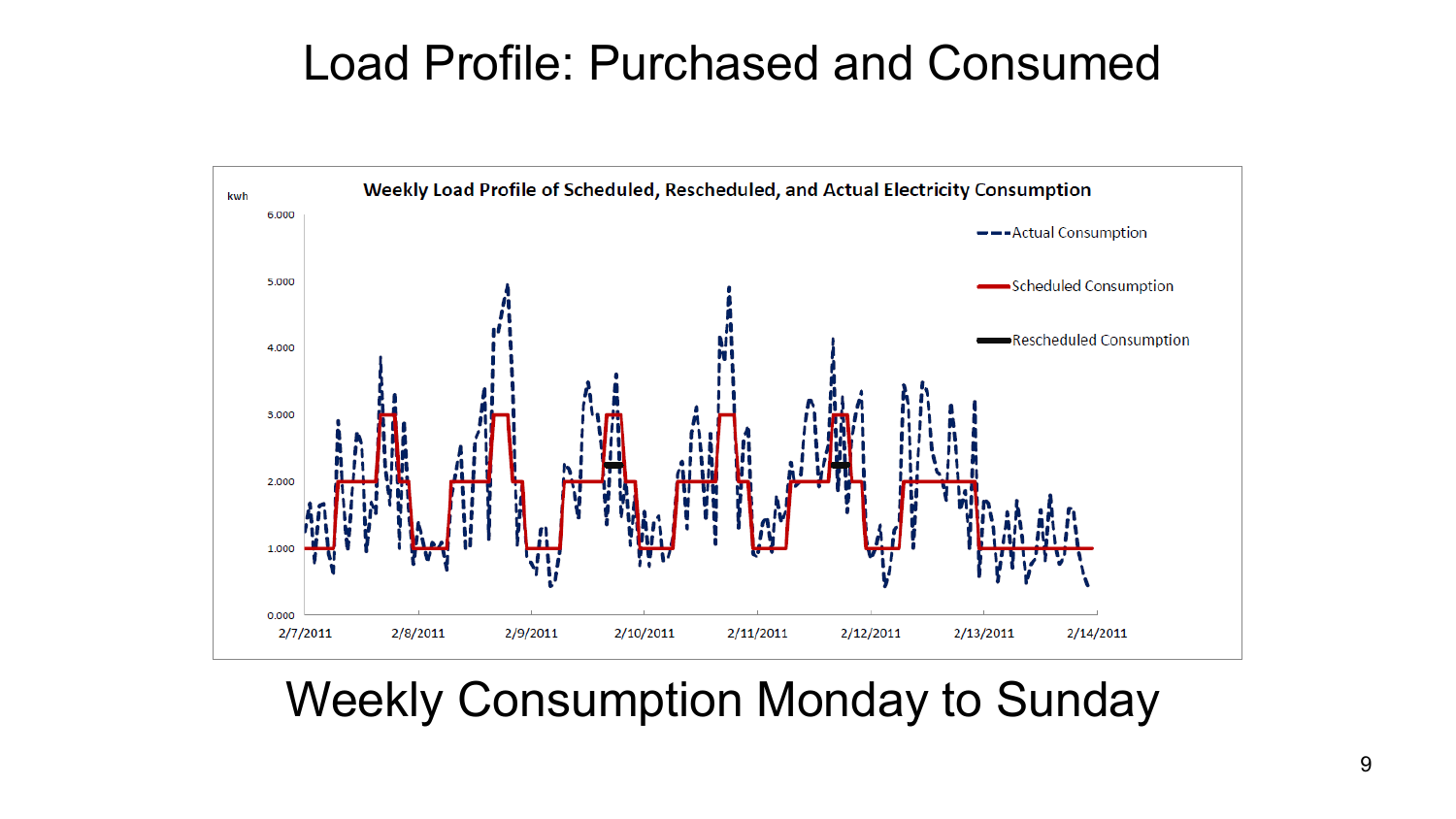## Dynamic Distribution Network Pricing

- Charging of EVs and electric space heating can overload local distribution network if all customers attempt to charge their EVs at once
	- Even if wholesale electricity price is extremely low
- Dynamic distribution network pricing can be used to manage constraints in local distribution network
	- Price capacity and other operating constraints on distribution network
- Dynamic distribution network prices can be used to coordinate vehicle charging across customers in distribution network to ensure all EVs charged by prespecified hour of following morning
	- Triolo and Wolak (2022) "Dynamic distribution network pricing to facilitate EV and electric space heating adoption,"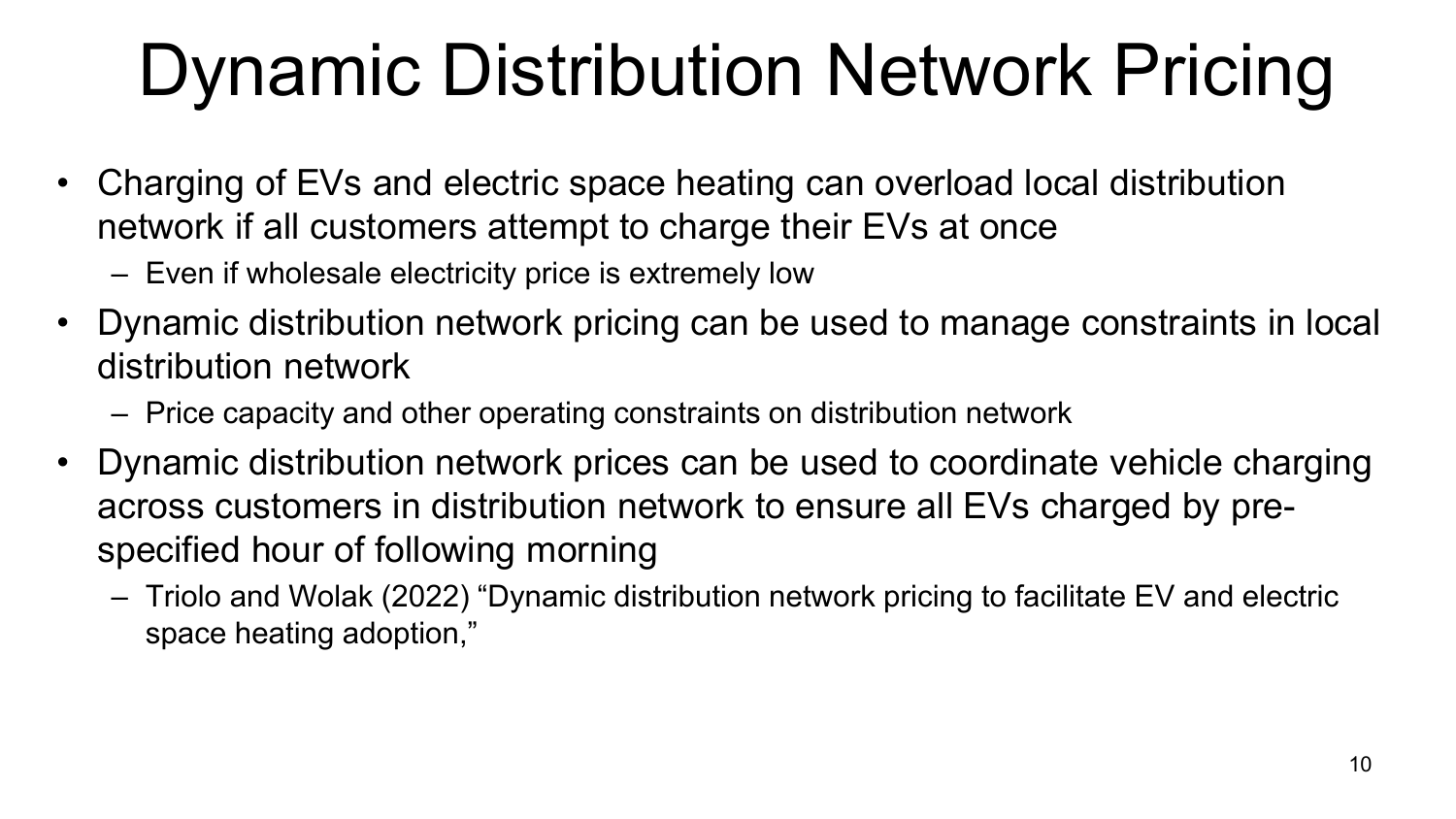## **Conclusions**

- Marginal cost of energy pricing with customer-specific monthly fixed charge
	- Fixed-charge based on customer's willingness to purchase electricity at marginal cost
	- Low income consumers pay low or no monthly fixed charge to purchase at marginal cost
- Consumers purchase fixed load shape of energy at fixed price
	- Pay hourly price for consumption above load shape
	- Receive hourly price for consumption below load shape
	- Maximizes benefits of investments in storage and load-shifting technologies
- Dynamic distribution network pricing to facilitate least cost EV and electricity space heating adoption